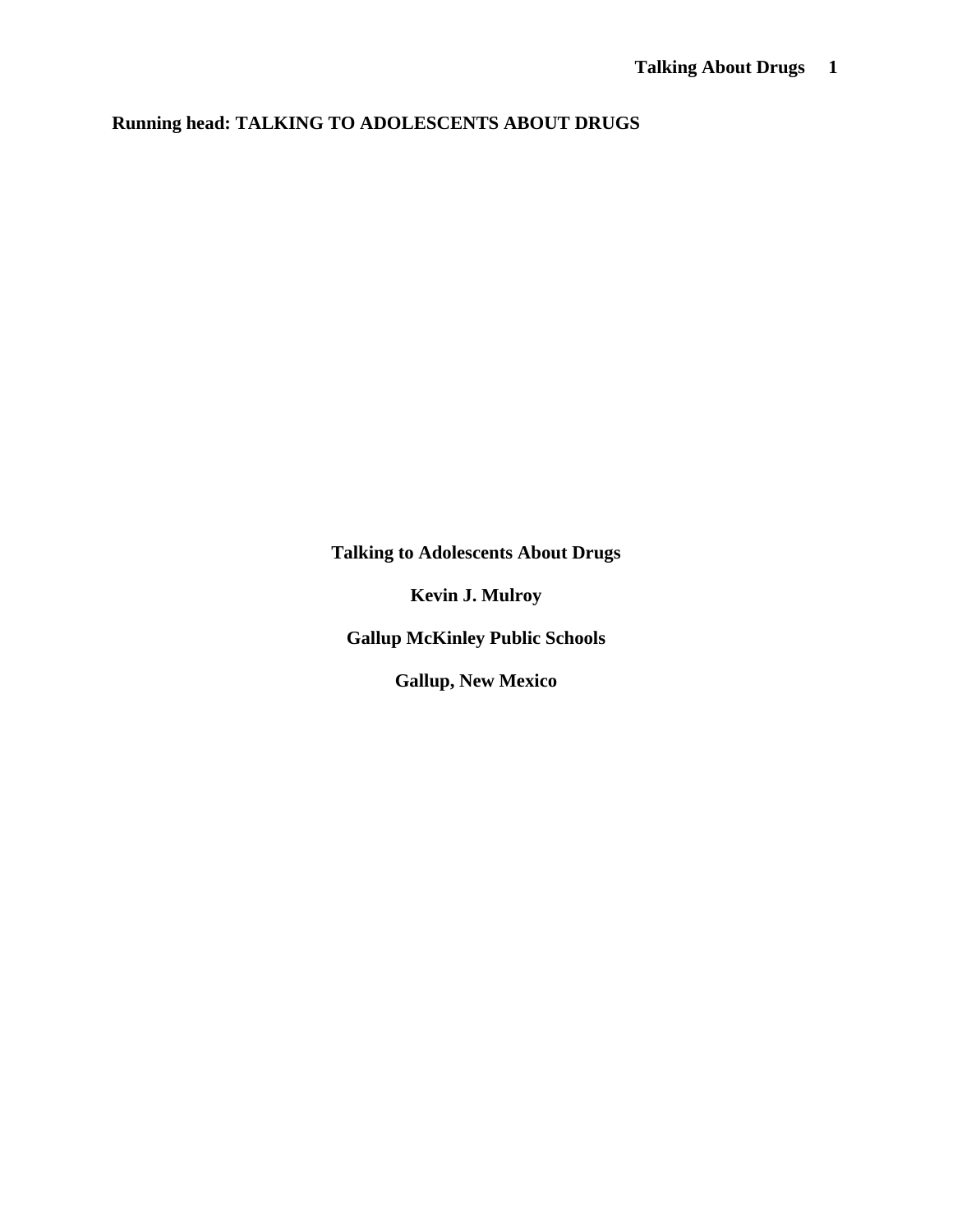## **Abstract**

**Having a conversation with teenagers about their use of drugs is a problematic matter. I am a substance abuse counselor, and have been at Gallup High School in New Mexico for the past two years . I make presentations on the abuse of drugs, and the direct and indirect effects that result. I also do individual and group counseling with students referred by others, or themselves, for substance abuse issues. The issues may be the result of the student's own behaviors, or the behaviors of others in their lives. The ability to establish a relationship depends as much, if not more, on the behaviors of the counselor as it does on the attitudes of the student. Although I am considerably older than my clients, I find that the road to a genuine connection and productive relationship lies through openness, caring, and honesty. In the pages that follow, you will see some specific techniques that I use to establish a connection that works.**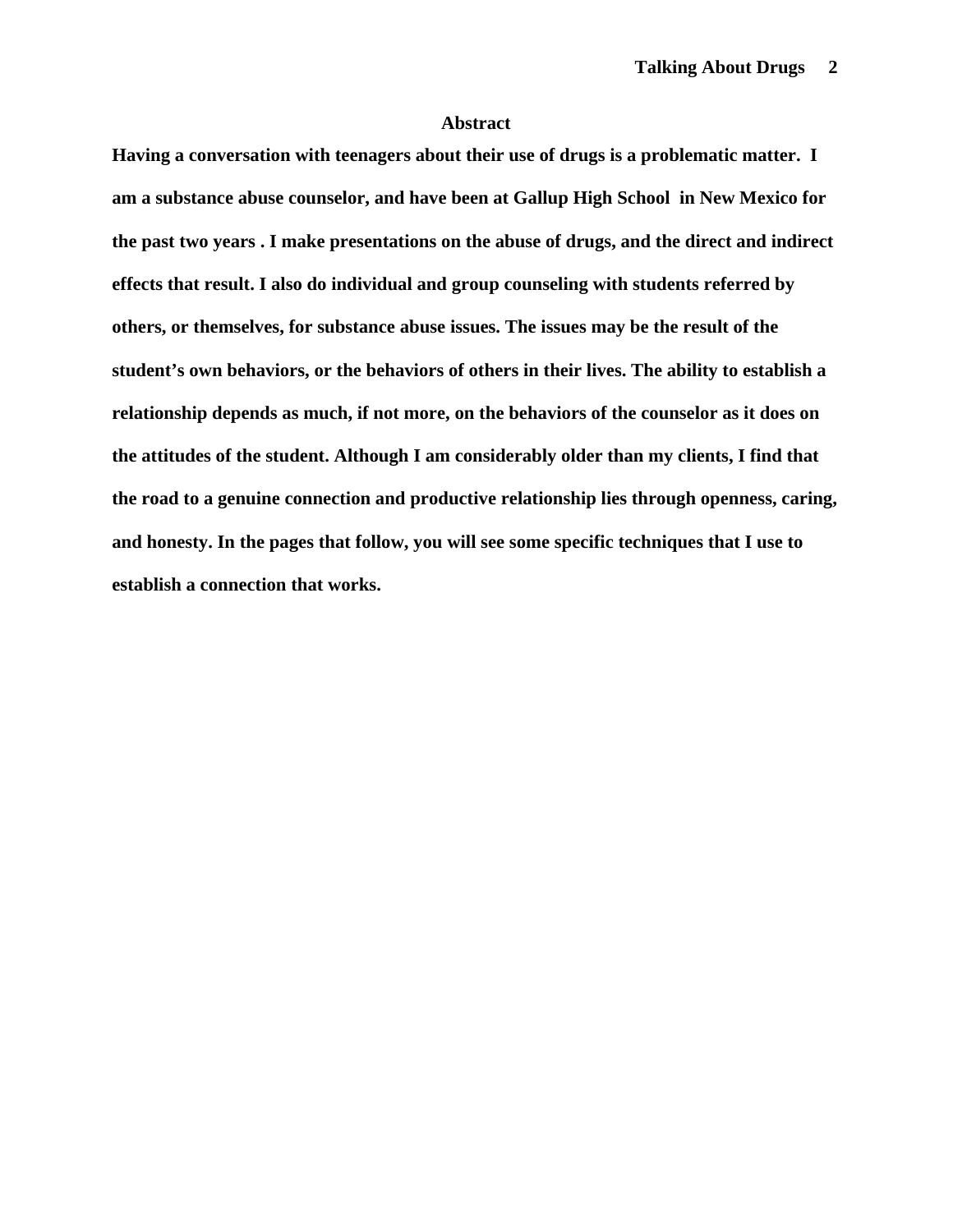**Horney (1972) found that externalization is as pertinent to the adolescent neurotic as it is to the adult neurotic. Indeed, Horney makes the point that neurosis begins in childhood. One of the aspects of neurosis is that the individual attempts to solve problems by shifting at least part of the responsibility onto the outside world. Hence, the term externalization. The process of dealing with the neurosis is arduous. Horney (1972) says, "I believe that man can change and go on changing as long as he lives. And this belief has grown with deeper understanding." ( p. 19).** 

**The purpose of this paper is to suggest a method of talking to adolescents that will have an effect on their behaviors regardless of the honesty or accuracy with which they present themselves. Adolescence is a time of life that is difficult both for them and their adult contacts. There is a lack of understanding and a suspiciousness that impairs communication. The result of this impairment is often a problem for both sides. There are however, ways of dealing with this communication difficulty that are indirect and may lead to good outcomes. Whether or not adolescent clients ever learn to trust the counselor and speak directly may not be as important as we think. Eventually, as they enter adulthood, this will resolve itself for most people. Some will carry their mistrust with them for a lifetime. Even if we do nothing more than avoid increasing their mistrust burden, we have done a great deal. This, therefore, is the purpose and rationale of this paper.** 

**What can a counselor do if an adolescent balks at telling the truth or has perceptions of their own behaviors that color the truth? The answer I have come up with is to simply ignore whatever is said which is self-serving in terms of an effort to escape counseling by claiming all is fine, there is no problem, or there was a problem but I have solved it and it is no more. As a counselor I have intuitions about what I hear. In any case I**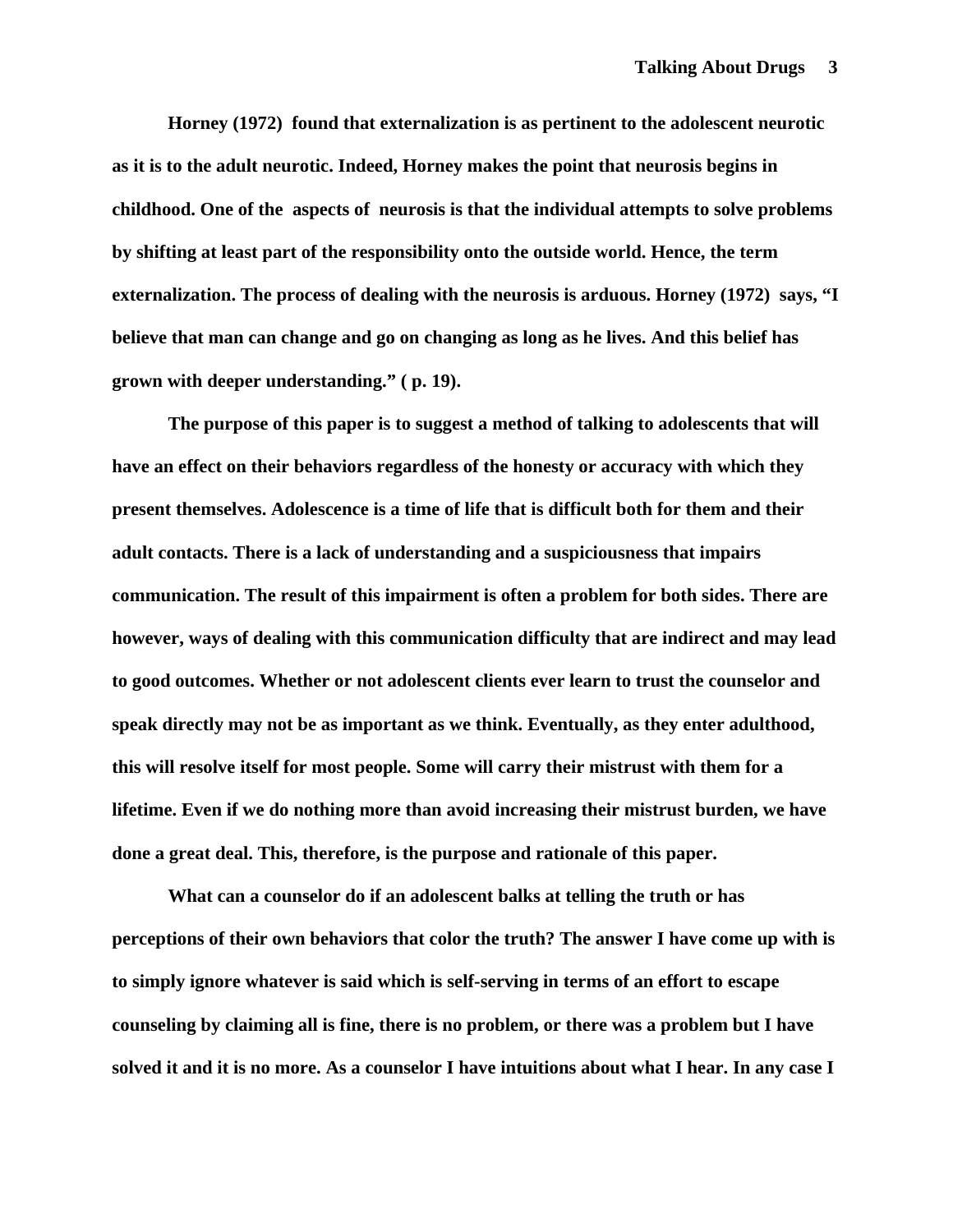**would err on the side of the angels by assuming that counseling will have a beneficial effect on the person even if the disclaimer they offer is true.** 

**The notion of ignoring the client's disavowals is based on the work of Yochelson and Samenow ( 1994 ) which was pioneered among the incarcerated criminal populations. We are not saying that adolescents are criminal (although, technically some are criminals having broken controlled substance laws). What we are saying is that their communication styles are very close to the styles of adult incarcerated criminals, and that therefore the work of Yochelson and Samenow is relevant and pertinent.** 

**Thus, we begin by adopting a procedure that bypasses the denials of the client and discusses issues although in a much less confrontational style than the authors. To this style we add the specific steps outlined below which are Cognitive Restructuring techniques. A person must first know what behaviors are destructive, then stop habitual negative thoughts, build positive thought responses, and reinforce behaviors by self-examination.** 

**First, I work with medical, social, and emotional consequences of substance abuse behaviors. I divide each of these into long and short-term effects. Many times I hear arguments that say such things as, "Well, booze doesn't kill you for about forty years." To which I make the rebuttal that it will kill you tomorrow if you drive drunk. It may also enable you to kill a loved one by disconnecting the inhibitions that prevent violent behaviors.** 

 **One very common rationale offered by adolescents to parents or others is, "Everyone has … a cell-phone, credit card, Mercedes, etc." I know this is simply an inept way defend their behavior, so I simply go ahead to show the fallacies in the argument. I almost never get any response that seems to be convinced by this, but I have to believe that**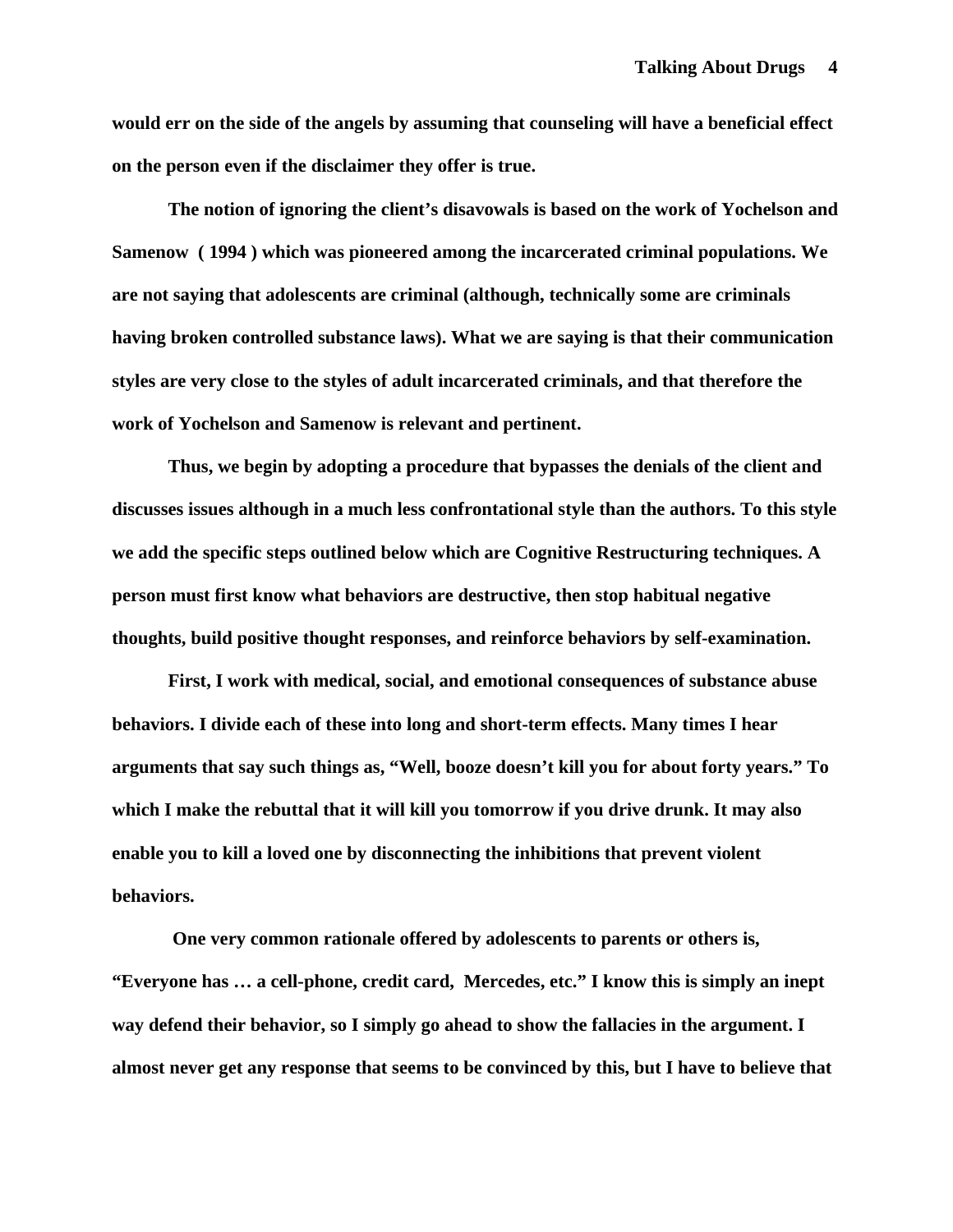**some of it is being absorbed. I point out how the argument is wrong on its face, but even if everyone (sic) was doing something it still does not necessarily justify the behavior.** 

**Another defense is based on the individual's expressed belief that they have no control over the behavior which is brought about or aggravated by the environment in which they live. Well, "The devil made me do it" whomever "the devil" is this is not a defense in law or in any other domain of human life. There are environments which exercise lots of influence over us, but there is always some degree of personal control that we can exercise. Learning to do that improves our environment and leads too the possibility that even more can be self-controlled as things are modified.** 

**I am personally not sure, however, that what essentially is an educational approach has the emotional power to effect real and lasting change. If in the affective domain we add rapport and emotional re-attachment to the significant people in the student's life as critical issues, I feel more confident that I am on the right track. The understanding on the part of the client as to how to deal with neurotic conflicts is of utmost importance in allowing the client to remain free of conflict throughout life.**